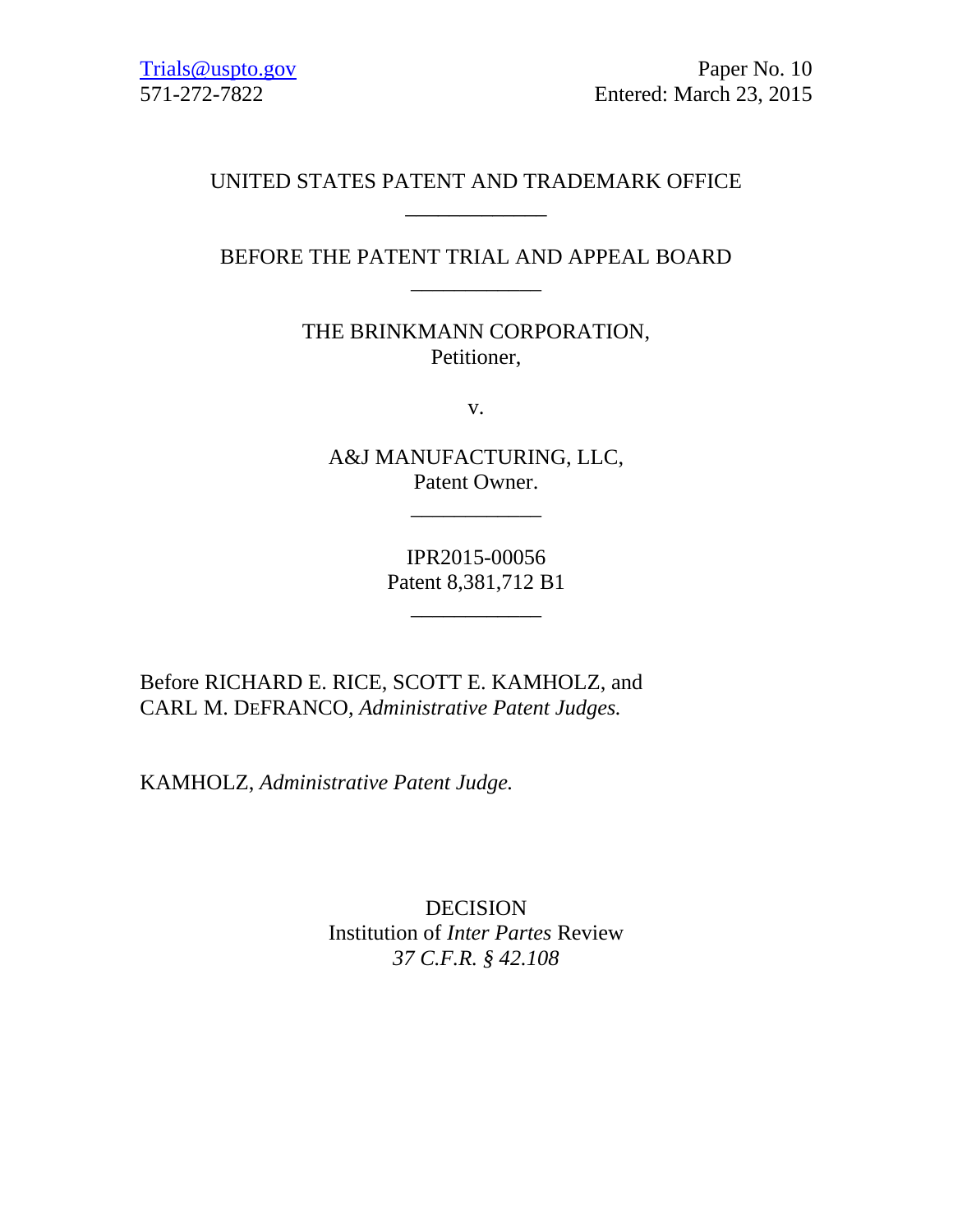## I. INTRODUCTION

The Brinkmann Corporation filed a Petition (Paper 1, "Pet.") on Oct. 13, 2014 requesting institution of an *inter partes* review of claims 1–20 of U.S. Patent No. 8,381,712 B1 (Ex. 1001, "the '712 patent"). Patent Owner A&J Manufacturing, LLC filed a Preliminary Response (Paper 6, "Prelim. Resp."). We have jurisdiction under 35 U.S.C. § 314.

We institute *inter partes* review because we determine that the information presented in the Petition and in the Preliminary Response shows that there is a reasonable likelihood that Petitioner would prevail with respect to at least one of the claims challenged in the Petition. *See* 35 U.S.C. § 314(a). In particular, we institute *inter partes* review with respect to claims 1–20.

## II. DISCUSSION

## *A. The '712 Patent*

The '712 patent is directed to a barbecue grill that allows, for example, simultaneous gas grilling and charcoal-fueled grilling. Ex. 1001,  $2:25-36.$ 

Claim 1 is illustrative of the claimed subject matter and is reproduced below.

> 1. A barbecue grill having multiple cooking units, comprising:

- a support structure configured to support a plurality of cooking units;
- a first cooking unit configured to cook food using gas cooking fuel, the first cooking unit attached to the support structure and including at least one first grill, the first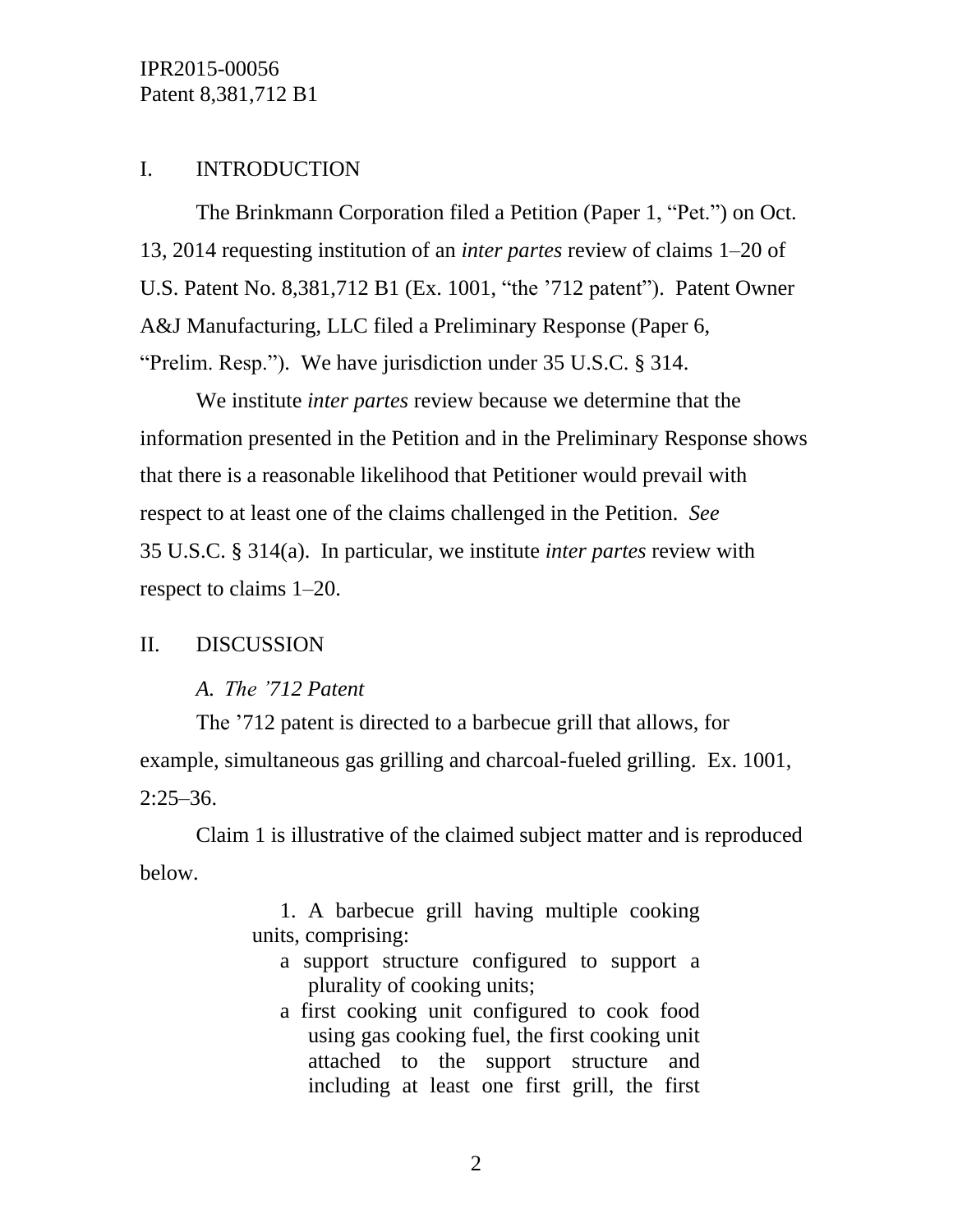cooking unit further including an openable first cover attached to the first cooking unit that selectively covers the first grill, wherein the first cover includes at least one exhaust; and

- a second cooking unit configured to cook food using solid cooking fuel, the second cooking unit attached to the support structure and including at least one second grill, the second cooking unit further including an openable second cover attached to the second cooking unit that selectively covers the second grill,
- wherein the second cover includes at least one exhaust, wherein the first cooking unit and the second cooking unit are simultaneously operable to cook food and the first grill and second grill are selectively and independently coverable.

## *B. Challenges*

l

Petitioner challenges the claims as follows.

| <b>Reference(s)</b>                          | <b>Basis</b> | <b>Claims</b>        |
|----------------------------------------------|--------------|----------------------|
|                                              |              | <b>Challenged</b>    |
| Koziol <sup>1</sup> and Holland <sup>2</sup> | \$103        | $1, 4-10,$ and $13-$ |
|                                              |              | 16                   |
| Koziol, Holland, and Ducate <sup>3</sup>     | \$103        | 2 and 11             |
| Koziol, Holland, and Milloy <sup>4</sup>     | \$103        | 3 and 12             |

<sup>&</sup>lt;sup>1</sup> U.S. Pat. No. 5,632,265, iss. May 27, 1997 (Ex. 1003).

<sup>&</sup>lt;sup>2</sup> U.S. Pat. App. Pub. No. 2002/0179081 A1, pub. Dec. 2, 2002 (Ex. 1004).

 $3 \text{ U.S.}$  Pat. No. 4,886,045, iss. Dec. 12, 1989 (Ex. 1006).

 $<sup>4</sup>$  U.S. Pat. No. 4,664,026, iss. May 12, 1987 (Ex. 1007).</sup>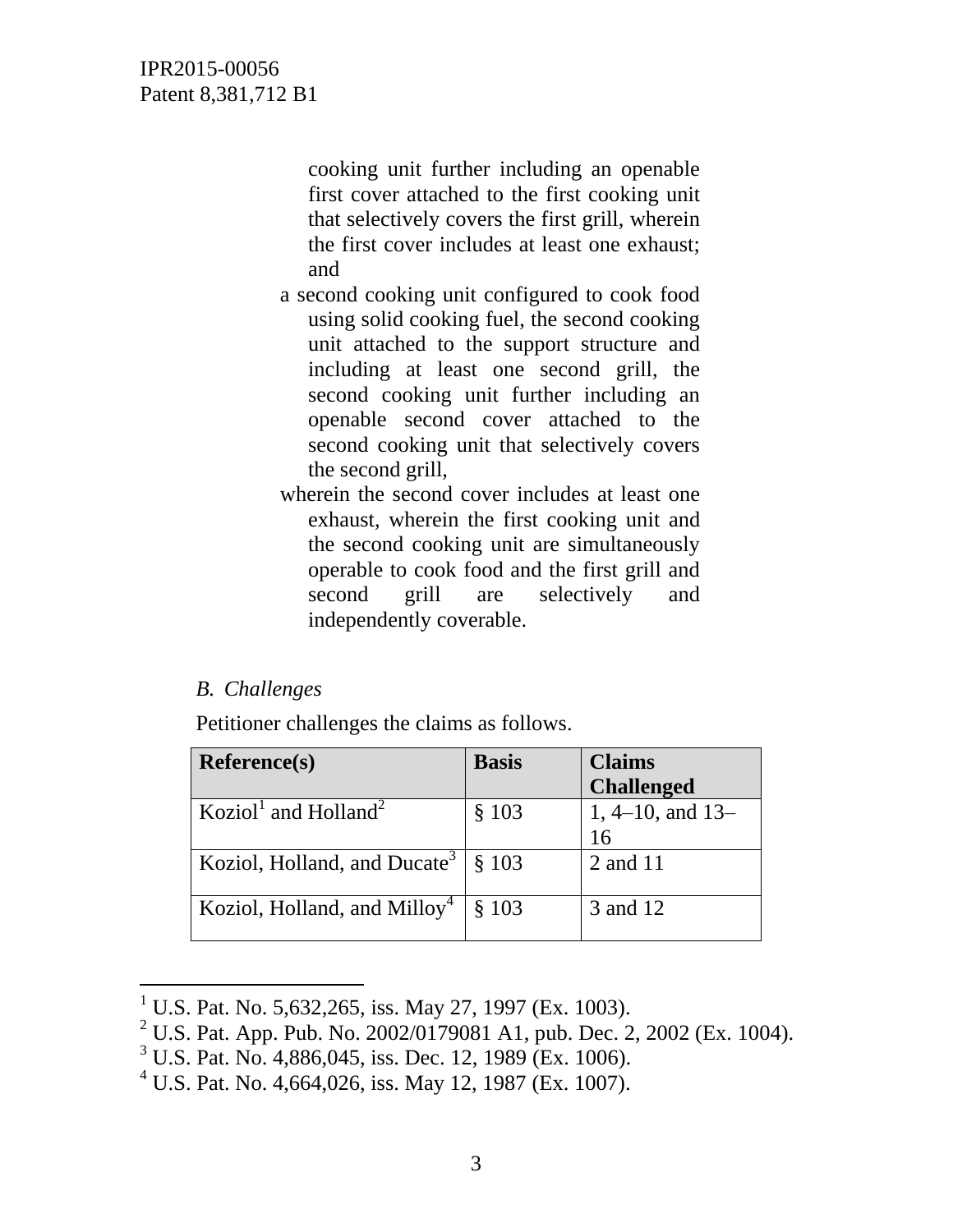| Reference(s)                                                      | <b>Basis</b> | <b>Claims</b>                      |
|-------------------------------------------------------------------|--------------|------------------------------------|
|                                                                   |              | <b>Challenged</b>                  |
| Koziol, Holland, and Oliver <sup>5</sup>                          | \$103        | $17 - 20$                          |
| Oliver and Holland                                                | \$103        | $1, 4, 5, 7-9, 10,$<br>and $13-20$ |
| Oliver, Holland, and Ducate                                       | \$103        | 2, 6, and 11                       |
| Oliver, Holland, and Milloy                                       | \$103        | 3 and 12                           |
| BGE Manual I, <sup>6</sup> Holland,<br>and BGE Manual $II^7$      | \$103        | $1, 2, 4, 5, 7-11,$<br>and $13-16$ |
| <b>BGE Manual I, Holland,</b><br>Milloy, and Beller <sup>8</sup>  | \$103        | 3 and 12                           |
| <b>BGE Manual I, Holland,</b><br><b>BGE Manual II, and Ducate</b> | \$103        | 6                                  |
| <b>BGE Manual I, Holland,</b><br><b>BGE Manual II, and Oliver</b> | \$103        | $17 - 20$                          |

Petitioner also relies on expert testimony of Glen Stevick, Ph.D., P.E. in support of its challenges. Dr. Stevick's testimony is provided as Exhibit 1010.

## *C. Claim Construction*

l

In an *inter partes* review, claim terms in an unexpired patent are interpreted according to their broadest reasonable construction in light of the specification of the patent in which they appear. 37 C.F.R. § 42.100(b); Office Patent Trial Practice Guide, 77 Fed. Reg. 48756, 48766 (Aug. 14, 2012); *accord In re Cuozzo Speed Techs., LLC*, 113 USPQ2d 1613, 1621

<sup>5</sup> U.S. Pat. No. 6,189,528 B1, iss. Feb. 20, 2001 (Ex. 1005).

<sup>&</sup>lt;sup>6</sup> "Big Green Egg Cooking Center Use and Care Manual" (Ex. 1008).

<sup>&</sup>lt;sup>7</sup> "Big Green Egg Cookbook and Manual" (Ex. 1009).

 $8 \text{ U.S.}$  Pat. No. 5,195,423, iss. Mar. 23, 1993 (Ex. 1013).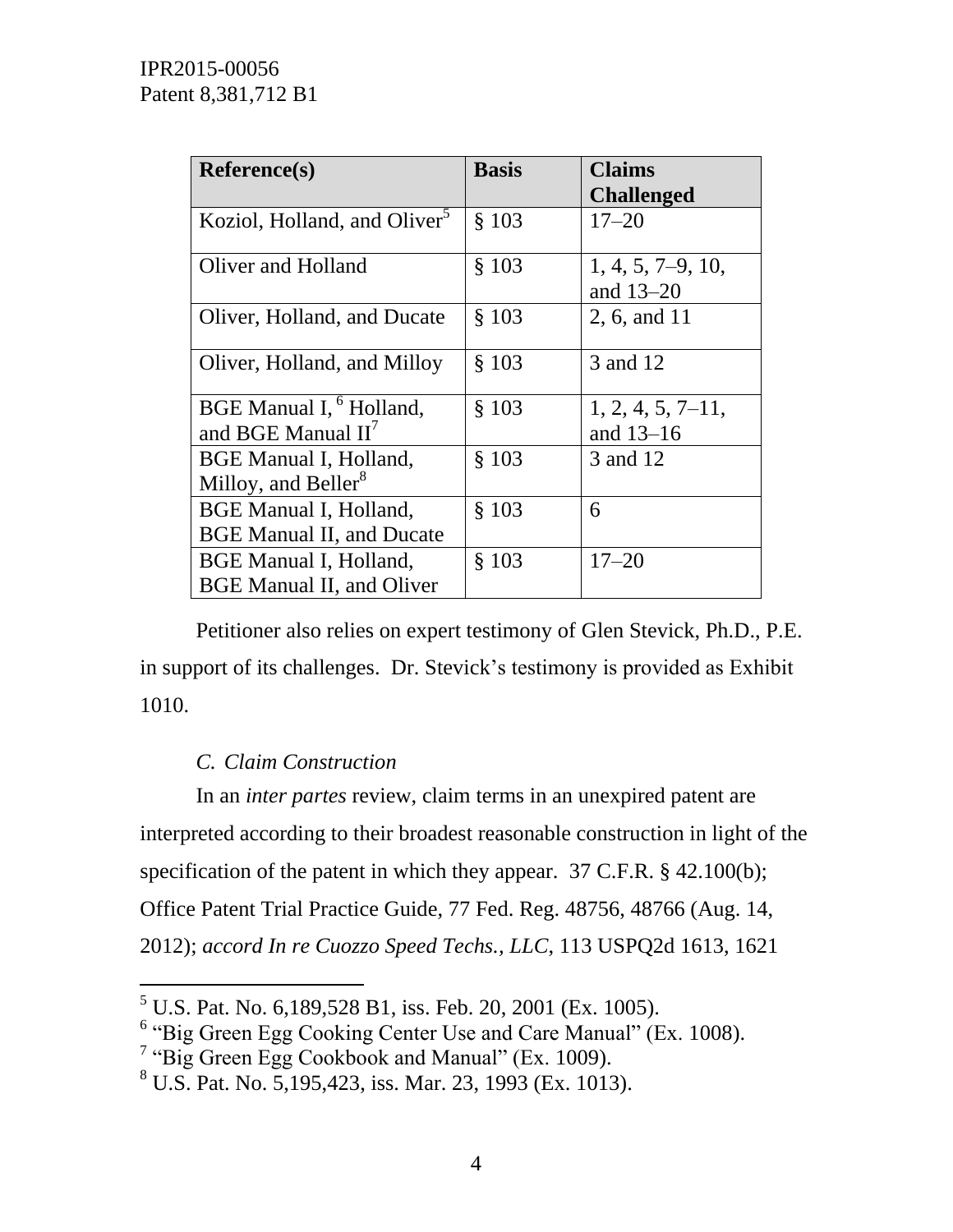(Fed. Cir. 2015) ("Even if the broadest reasonable interpretation standard were not incorporated into the IPR provisions of the statute, the standard was properly adopted by PTO regulation."). Claim terms are given their ordinary and customary meaning, as would be understood by one of ordinary skill in the art in the context of the entire disclosure. *In re Translogic Tech., Inc*., 504 F.3d 1249, 1257 (Fed. Cir. 2007).

We determine that no claim terms require express construction for purposes of this decision.

#### *D. Related Proceedings*

The salient facts concerning certain other proceedings involving the '712 patent, as related by Patent Owner, are presented here.

Patent Owner sued Petitioner for infringement of the '712 patent on August 21, 2013 in a case captioned *A&J Manufacturing v. The Brinkmann Corp.*, No. 2:13-cv-00114 (S.D. Ga) ("the Georgia '114 civil action"). Paper 5, 2; Prelim. Resp. 5–6. Patent Owner simultaneously sued several other defendants for infringement of the '712 patent in a series of cases filed in the same court on the same day. Paper 5, 2; Prelim. Resp. 6. Patent Owner sent Petitioner a copy of the complaint in the Georgia '114 civil action and a request for waiver of service on October 7, 2013. Prelim. Resp. 7; Ex. 2010, 1. Petitioner executed the waiver on October 14, 2013. Ex. 2010, 2. Patent Owner filed Petitioner's waiver of service with the United States District Court for the Southern District of Georgia on October 21, 2013. Prelim. Resp. 7; Ex. 2010, 1 (header stamp).

Also on August 21, 2013, Patent Owner filed a complaint with the U.S. International Trade Commission ("ITC") naming 21 respondents,

5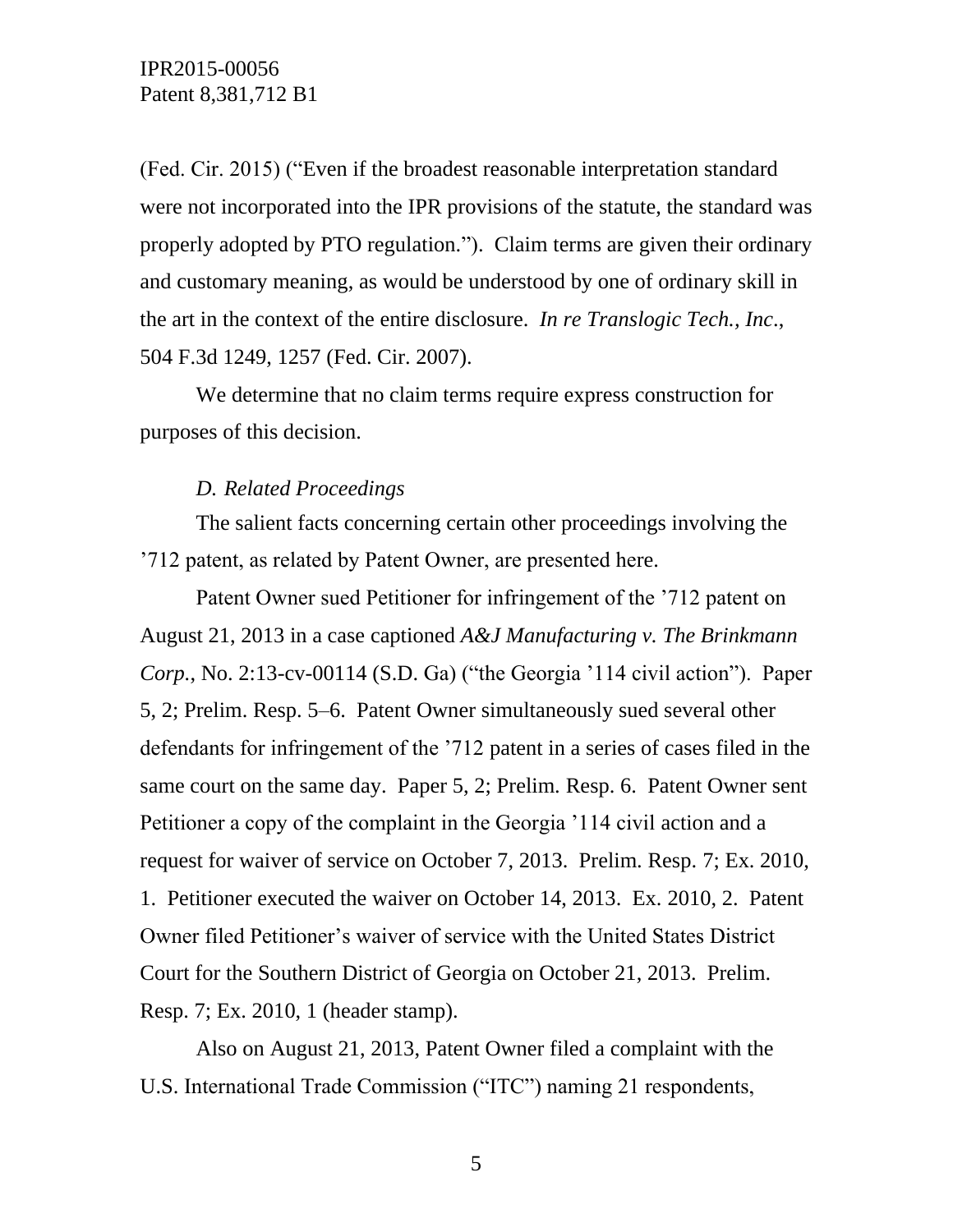including Petitioner, Char-Broil, LLC, Academy, Ltd., and Outdoor Leisure Products, Inc. Prelim. Resp. 5. The ITC instituted an investigation, captioned *In the Matter of Certain Multiple Mode Outdoor Grills*, No. 337- TA-895, and served Petitioner with Patent Owner's complaint, on September 23, 2013. Prelim. Resp. 6–7; Ex. 2008, 1.

On September 23, 2013, Char-Broil, LLC sued Patent Owner in a declaratory judgment action challenging the validity of the '712 patent, captioned *Char-Broil, LLC v. A&J Mfg., LLC*, No. 2:13-cv-00140 (S.D. Ga). Paper 5, 2; Prelim. Resp. 7.

On July 17, 2014, Academy, Ltd. sued Patent Owner in a declaratory judgment action challenging the validity of the '712 patent, captioned *Academy, Ltd. v. A&J Mfg., LLC*, No. 4:14-cv-02043 (S.D. Tex.). Paper 5, 2; Prelim. Resp. 9.

### *E. Standing Challenges*

Patent Owner challenges Petitioner's standing to present the Petition and asserts that institution of *inter partes* review is barred.

Prelim. Resp. 12–37.

## *1. 35 U.S.C. § 315(b) Bar Based on Service of Civil Action Complaint*

Patent Owner argues that Petitioner was served with the complaint in the Georgia '114 civil action more than one year before the Petition was filed, because Petitioner was sent a copy of the complaint on October 7, 2013. Prelim. Resp. 28–37.

This argument is not persuasive. Petitioner waived service of the complaint, and Patent Owner filed Petitioner's waiver of service with the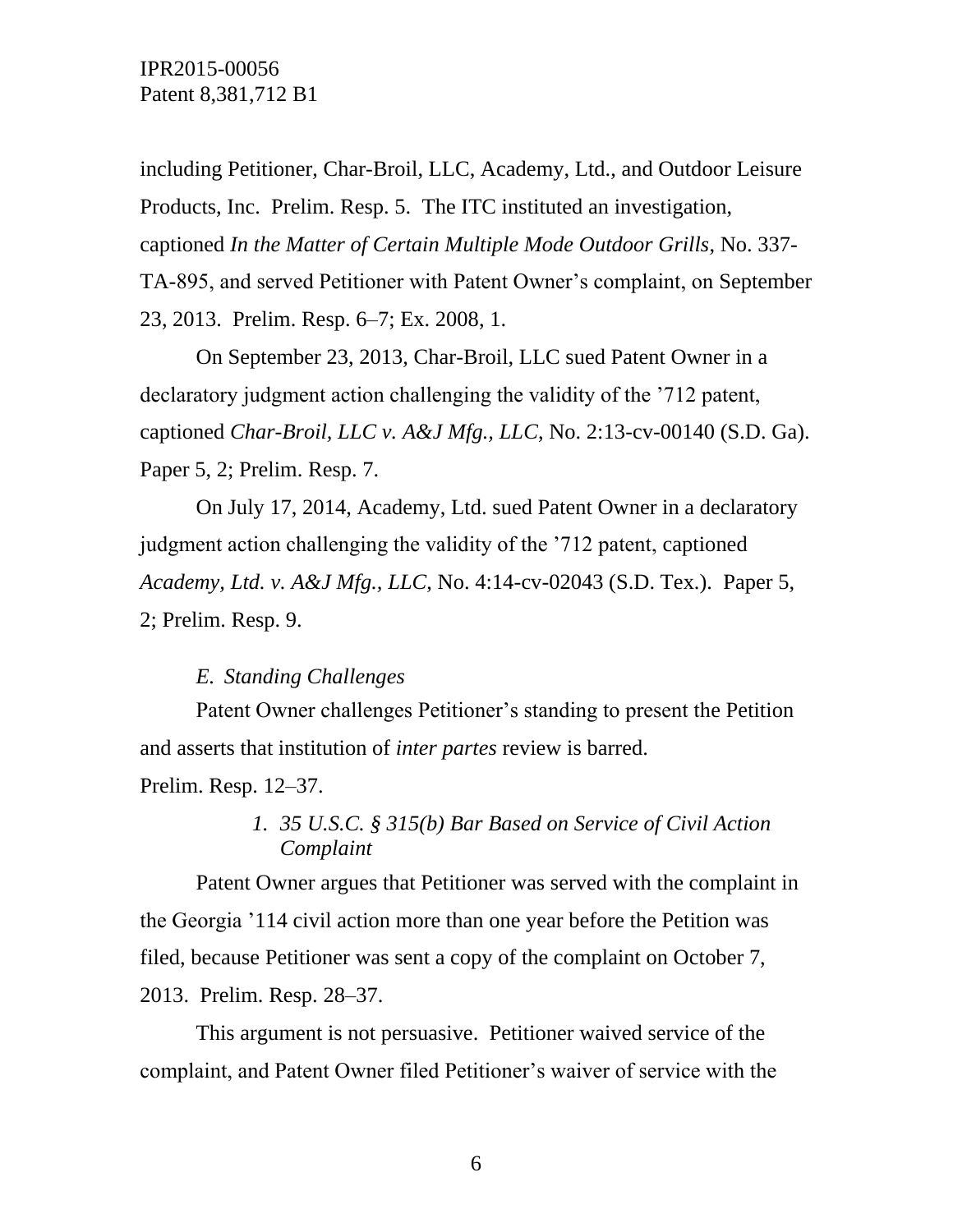district court on Oct. 21, 2013. This is the date that Petitioner is deemed to have been served. *See* FED. R. CIV. P. 4(d)(4) ("these rules apply as if a summons and complaint had been served at the time of filing the waiver"); *accord Macauto U.S.A. v. Bos GmbH & KG*, IPR2012-00004, Paper 18, 16 (PTAB Jan. 24, 2013); *Motorola Mobility LLC v. Arnouse*, IPR2013-00010, Paper 20, 6 (PTAB Jan. 30, 2013); *The Scotts Co. LLC v. Encap, LLC*, IPR2013-00110, Paper 12, 3 (PTAB July 3, 2013).

*2. 35 U.S.C. § 315(b) Bar Based on Service of ITC Complaint* Patent Owner argues that *inter partes* review is barred under 35 U.S.C. § 315(b) because Petitioner was served with the complaint in ITC Investigation No. 337-TA-895 more than one year before the Petition was filed. Prelim. Resp. 28–37. In particular, Patent Owner argues that the ITC served the complaint, as part of its Notice of Investigation, on Petitioner on September 23, 2013. Prelim. Resp. 2; Ex. 2007 (institution notice); Ex. 2008 (certificate of service for institution notice).

This argument is not persuasive. The phrase "served with a complaint alleging infringement of the patent" means a complaint in a civil action for patent infringement, not in an arbitral or administrative proceeding. *Amkor Tech., Inc. v. Tessera, Inc.*, IPR2013-00242, slip op. at 6–18 (PTAB, Jan. 31, 2014) (Paper 98). As explained in *Amkor*, we construe the § 315(b) bar as triggered only by civil actions, because the term "action" in the caption to § 315(b), as well as the phrase "served with a complaint," connote a civil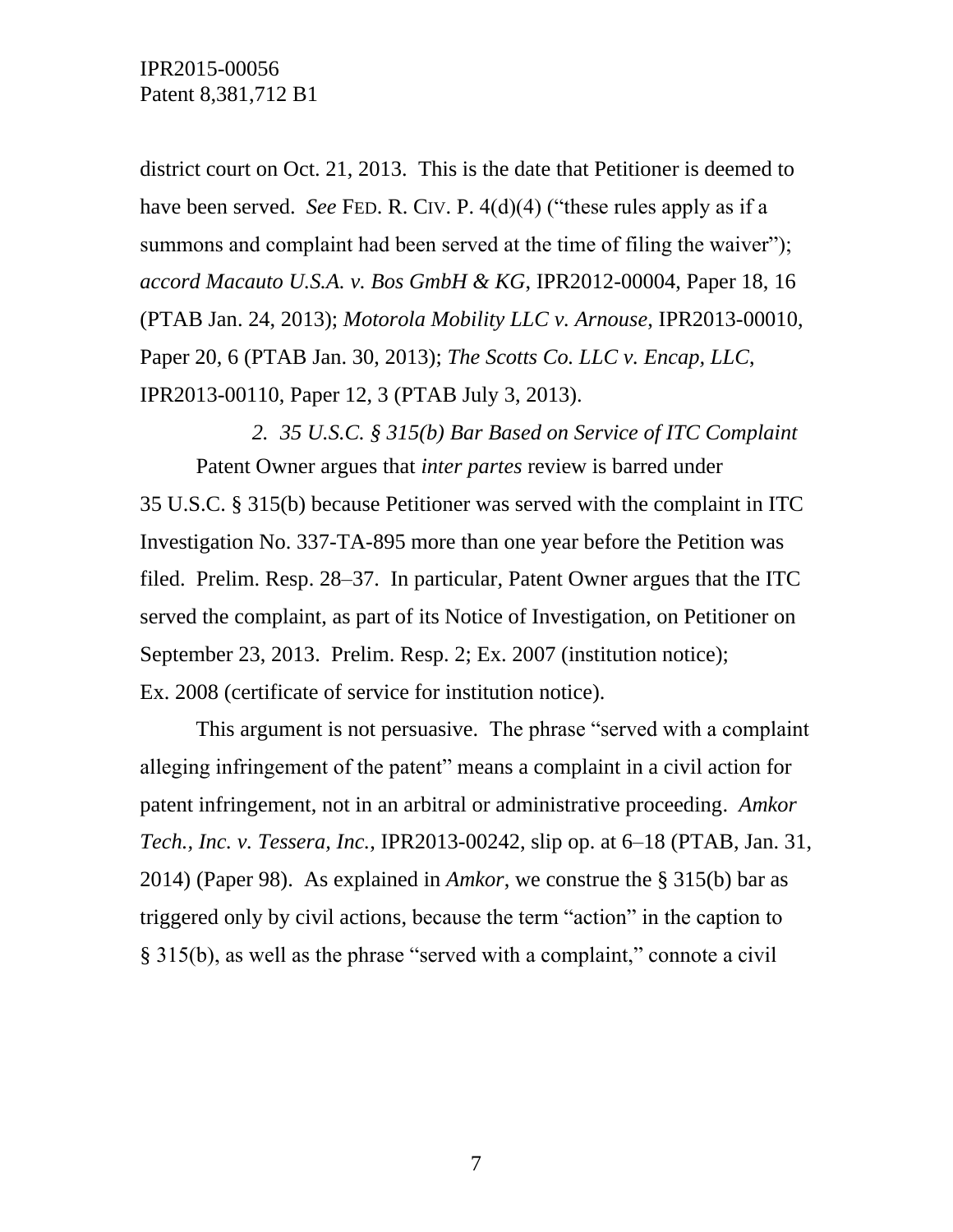IPR2015-00056 Patent 8,381,712 B1

 $\overline{a}$ 

action, and because Congress used different language to identify or encompass proceedings before the ITC. *Amkor*, Paper 98 at 7, 9–11.<sup>9</sup>

### *3. Bars Premised on Failure to Identify Real-Parties-in-Interest or Actions of Those Supposed Parties*

Patent Owner argues that the defendants named in the other Georgia civil actions, as well as Petitioner's co-respondents in the ITC proceeding, are real-parties-in-interest to this proceeding because they entered into a joint defense agreement, because many of the unpatentability challenges in the Petition are similar to the invalidity contentions in the ITC proceeding, and because Petitioner's expert witness in this proceeding, Dr. Stevick, was also the respondents' expert in the ITC proceeding and was hired jointly by the respondents. Prelim. Resp. 12–27.

This argument is not persuasive, because it is not supported by credible evidence that any of the other defendants or respondents played an actual role in preparing or filing the Petition or has a continuing interest in this proceeding beyond the common interest in any effect of this review on other disputes concerning the '712 patent. On the present record, we determine, therefore, that institution of *inter partes* review is not barred under § 315(a) or (b) due to the actions of the asserted real-parties-in-interest or privies, nor is the Petition dismissible under  $\S 312(a)(2)$  for failure to

<sup>9</sup> Patent Owner argues that *Amkor* is dicta to the extent it deals with the preclusive effect of a "complaint" in an administrative proceeding such as an ITC investigation, because *Amkor* concerned the preclusive effect of a "complaint" in an arbitration proceeding. Prelim. Resp. 30. Regardless of whether that part of the holding is dicta, we agree with the reasoning.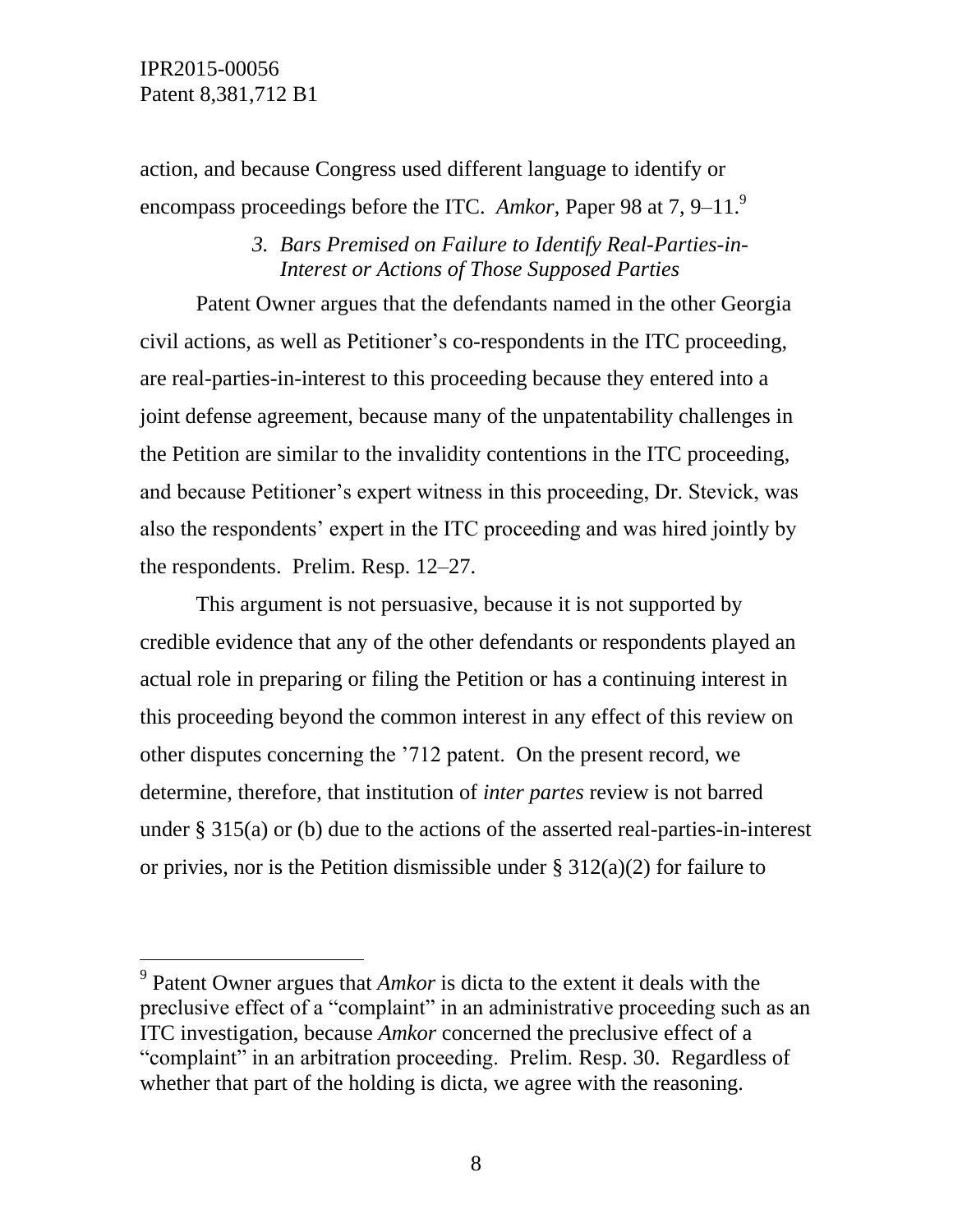$\overline{a}$ 

identify all real-parties-in-interest. Patent Owner may pursue this matter during its discovery period, in accordance with our rules.

## <span id="page-8-0"></span>*F. Obviousness of Claims 1, 4–10, and 13–16 over Koziol and Holland*

Petitioner argues that Koziol discloses, or a person of ordinary skill would have understood from consideration of Koziol, all limitations of claim 1 except the inclusion of an exhaust by each of the first and second covers. Pet. 9–20 (citing Ex. 1003 *passim*; Ex. 1010 ¶¶ 74–76, 82, 83, 85, 88, 90, 91, 94, 101–13). According to Petitioner, Koziol discloses inclusion of "cut outs" to provide combustion air, but these cutouts are not in the covers. *Id.* at 15 (citing Ex. 1003, 3:52–56). Petitioner argues that Holland discloses a grill assembly having exhaust vent 30 on the grill cover. *Id*. at 15 (citing Ex. 1004 ¶ 23, Figs. 1–8). Petitioner argues that it would have been obvious to add Holland's cover exhausts to Koziol's covers in view of Holland's teaching that it is common to provide grills with exhaust vents to eliminate smoke. *Id.* (citing Ex. 1004 ¶ 4; Ex. 1010 ¶¶ 95–97). Petitioner makes analogous arguments concerning claim  $10^{10}$ 

Patent Owner argues that Koziol and Holland do not invalidate the claims of the '712 patent for the reasons given in the Final Initial

 $10$  Petitioner argues that claim 10 recites several limitations in means-plusfunction format, including a "second means for cooking food" which includes an "openable second cover means," which in turn includes "at least one exhaust" means. Pet. 20–21. Whatever else the "at least one exhaust" means may encompass, we determine for purposes of this decision that it encompasses exhaust structures 112, 212, and 312 disclosed in the '712 patent.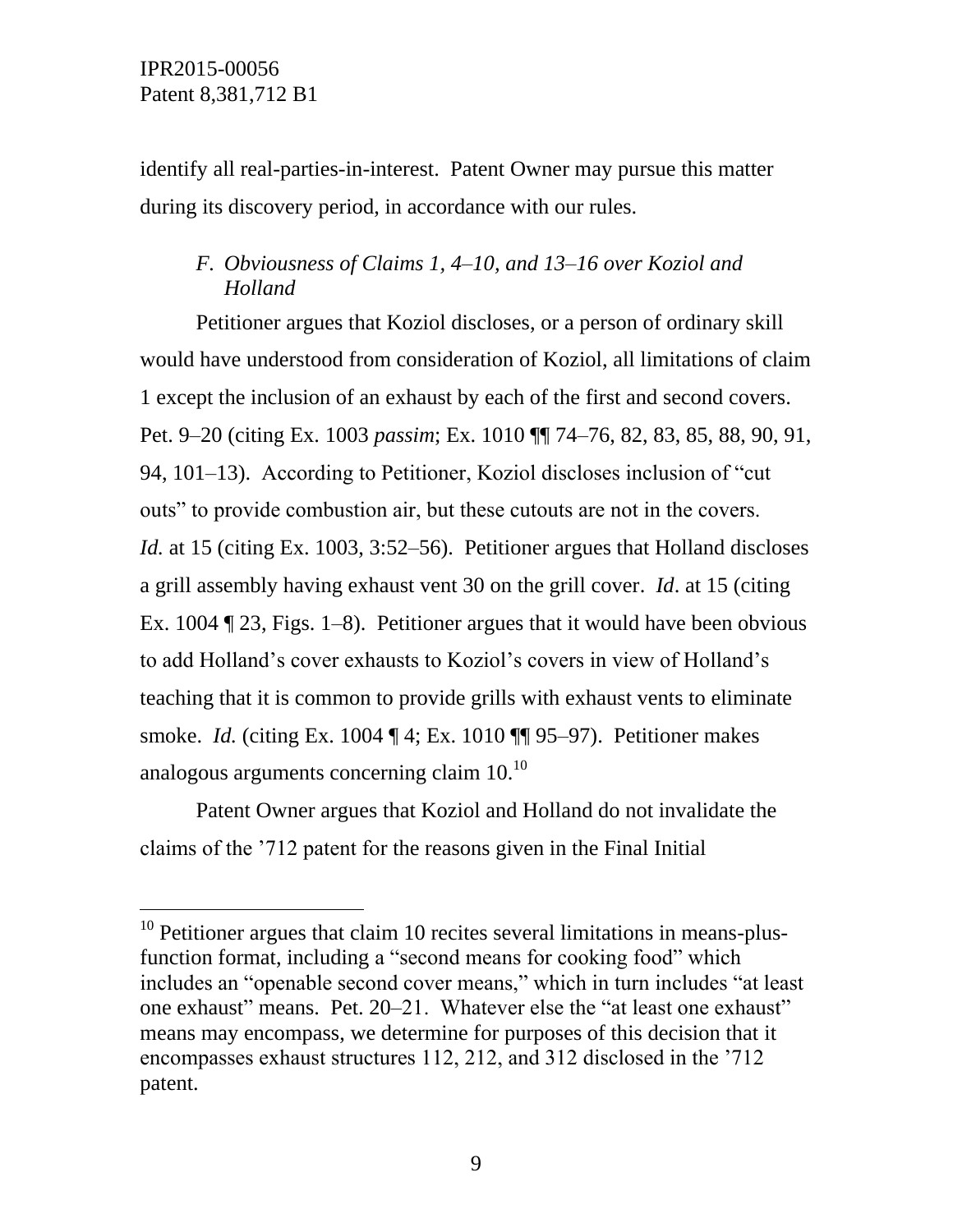l

Determination issued in the ITC proceeding. Prelim. Resp. 37 (citing Ex. 2001, 63–77). This argument is unpersuasive, because Patent Owner does not identify what those reasons are in the body of the Preliminary Response (*see* 37 C.F.R. § 42.6(a)(3)) and because the issue under consideration before us—unpatentability—is not the same as the issue that was before the ITC—invalidity of claims in the face of a presumption of validity. *See* 35 U.S.C. §§ 316(e), 318(a); Changes to Implement *Inter Partes* Review Proceedings, Post-Grant Review Proceedings, and Transitional Program for Covered Business Method Patents; Final Rule, 77 Fed. Reg. 48756, 48697 (Aug. 14, 2012); *cf.* 35 U.S.C. § 282(a). 11

Upon consideration of the arguments and evidence presented in the Petition and in the Preliminary Response, we determine that Petitioner has demonstrated a reasonable likelihood that claims 1 and 10 are unpatentable under 35 U.S.C. § 103(a) for obviousness over Koziol and Holland. We have considered Petitioner's arguments and evidence directed to dependent claims 4–9 and 13–16 and are persuaded of a reasonable likelihood that these claims are unpatentable as well.

<span id="page-9-0"></span>*G. Obviousness of Claims 2 and 11 over Koziol, Holland, and Ducate*  Claim 2 depends from claim 1 and further requires a side burner for preparing food using radiant heat or flames simultaneously with the other cooking units. Claim 11 resembles claim 2 but uses "means" language.

 $11$  Petitioner repeatedly mischaracterizes its arguments before us as being directed to "invalidity." *See, e.g.*, Pet. 6, 21.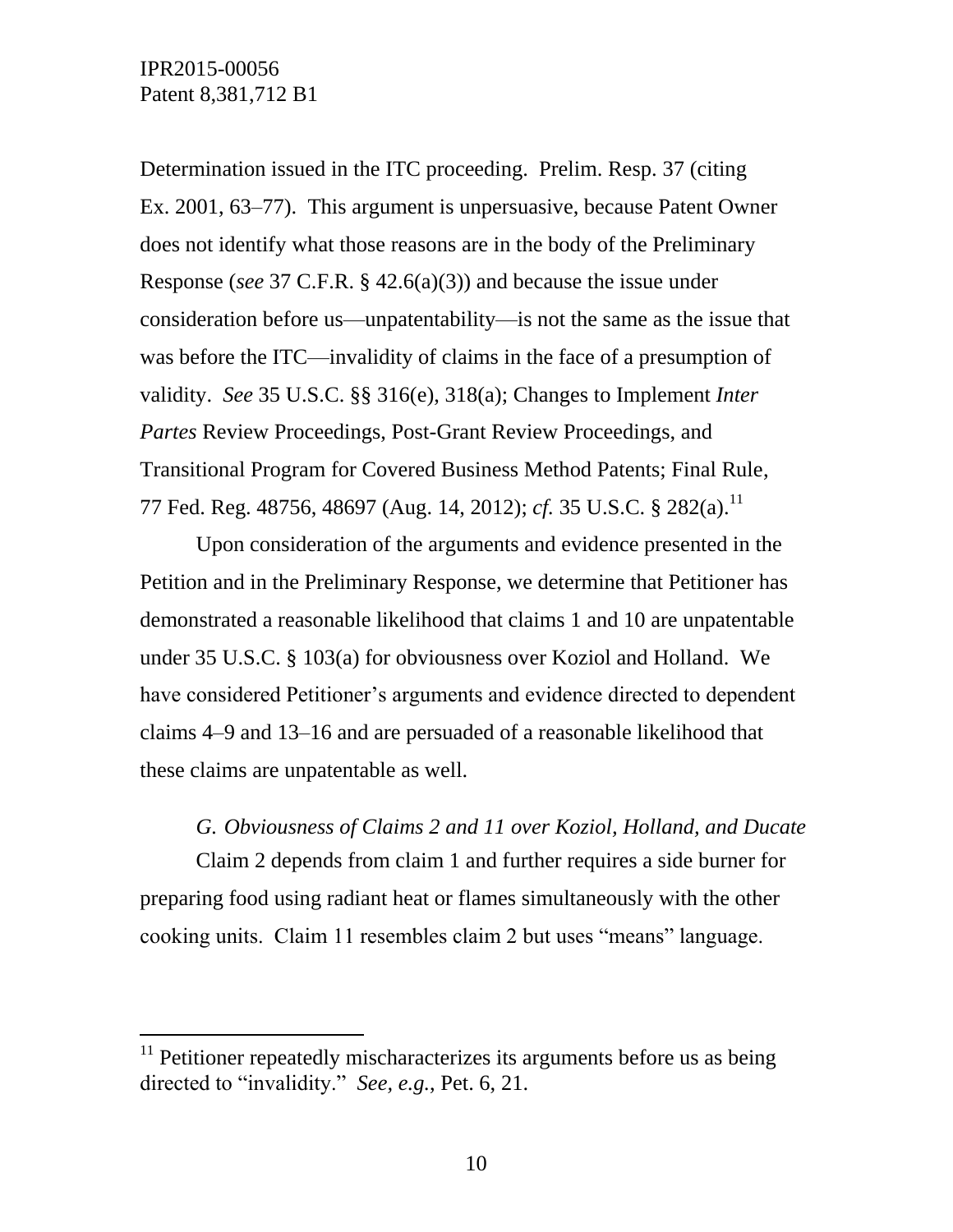Petitioner argues that Ducate discloses a grill having a side gas burner for simultaneous use with a grilling operation. Pet. 24–25 (citing Ex. 1006, 1:43–47, 1:56–58, 3:43–54, Figs. 1–4; Ex. 1010 ¶¶ 125, 126). Petitioner argues that it would have been obvious to add a side gas burner to Koziol's grill, in view of Ducate's suggestion of simultaneous operation and Koziol's disclosure of an auxiliary burner. *Id.* at 25–26 (citing Ex. 1003, 4:17–41, Fig. 6; Ex. 1006, 1:43–47; Ex. 1010 ¶ 127). Patent Owner does not direct any arguments to this challenge specifically.

Upon consideration of the arguments and evidence presented in the Petition, we determine that Petitioner has demonstrated a reasonable likelihood that claims 2 and 11 are unpatentable under 35 U.S.C. § 103(a) for obviousness over Koziol, Holland, and Ducate.

#### *H. Obviousness of Claims 3 and 12 over Koziol, Holland, and Milloy*

Claim 3 depends from claim 2 and further requires a firebox that is configured to provide heat or smoke to the second cooking unit and is simultaneously operable with the cooking units and the side burner. Claim 12 resembles claim 3 but uses "means" language.

Because claim 3 depends from claim 2, it incorporates the limitations of claim 2, in particular the requirement for a side burner. Claim 12 similarly incorporates the side burner means limitation of claim 11. Petitioner's unpatentability argument for claim 3 does not address whether or how Koziol, Holland, or Milloy discloses a side burner. *See* Pet. 26–29. Accordingly, we determine that Petitioner has not demonstrated a reasonable likelihood that claims 3 and 12 are unpatentable under 35 U.S.C. § 103(a) for obviousness over Koziol, Holland, and Milloy.

11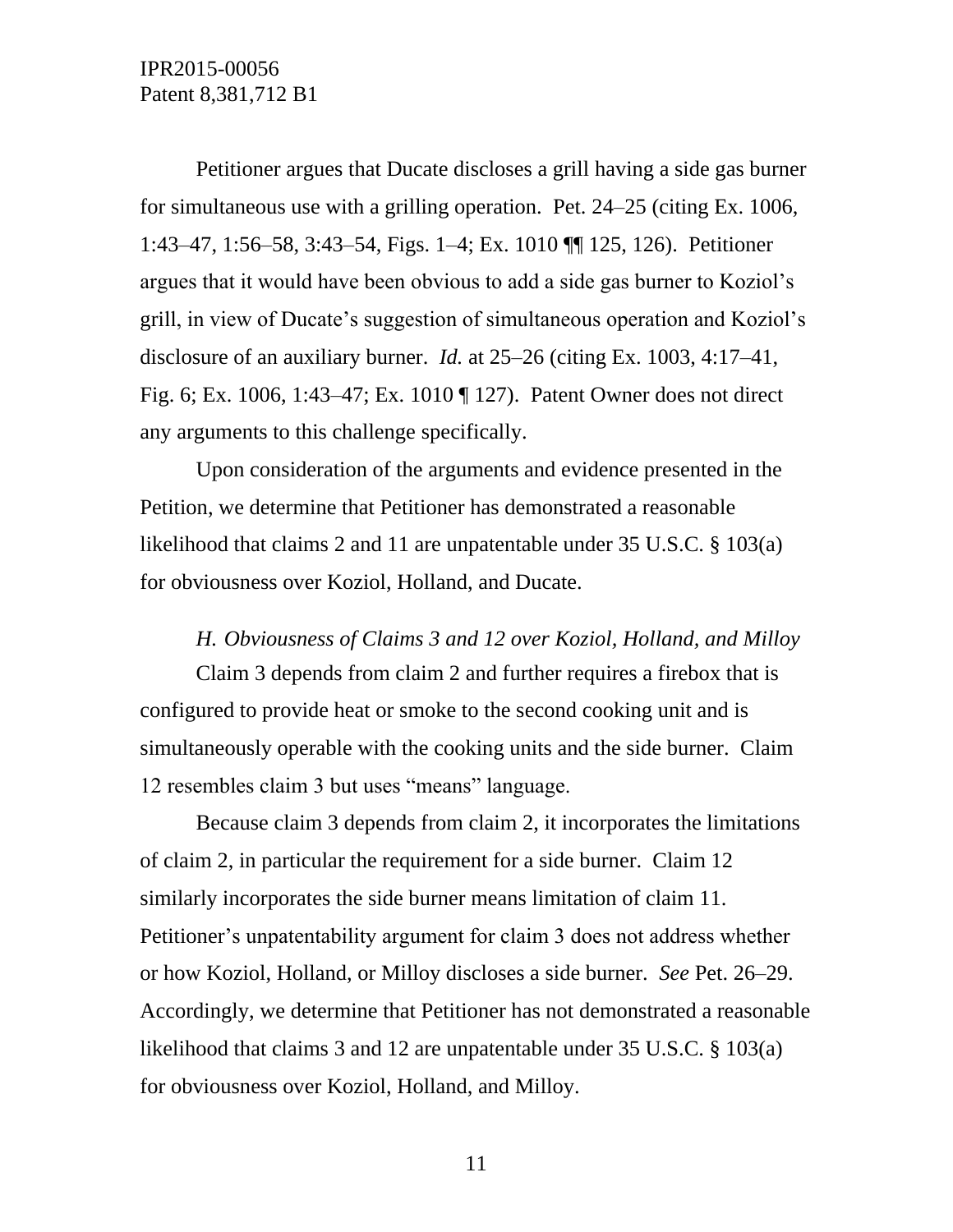*I. Obviousness of Claims 17–20 over Koziol, Holland, and Oliver*

<span id="page-11-0"></span>Independent claim 17 resembles claim 1 but specifies that the first and second cooking units each have a substantially cylindrical shape and are supported by the support structure.

Petitioner argues that it would have been obvious to fashion Koziol's cooking units with substantially cylindrical shapes in view of Oliver's disclosure that such a shape was used in multiple-mode grill assemblies. Pet. 29–33 (citing e.g., Ex. 1005, Fig. 20; Ex. 1010 ¶¶ 114–17, 120).

Upon consideration of the arguments and evidence presented in the Petition, we determine that Petitioner has demonstrated a reasonable likelihood that claim 17 is unpatentable under 35 U.S.C. § 103(a) for obviousness over Koziol, Holland, and Oliver. We have considered Petitioner's arguments and evidence directed to dependent claims 18–20 and are persuaded of a reasonable likelihood that these claims are unpatentable as well.

*J. Obviousness of Claims 1, 4, 5, 7–9, 10, and 13–20 over Oliver and Holland; Obviousness of Claims 2, 6, and 11 over Oliver, Holland, and Ducate; Obviousness of Claims 3 and 12 over Oliver, Holland, and Milloy*

We exercise our discretion not to institute a trial with respect to Petitioner's challenge to claims 1, 4, 5, 7–9, 10, and 13–20 for obviousness over Oliver and Holland, or the challenge to claims 2, 6, and 11 for obviousness over Oliver, Holland, and Ducate, because Petitioner has not persuaded us that those challenges are necessary in addition to the challenges of those claims based on Koziol in various combinations.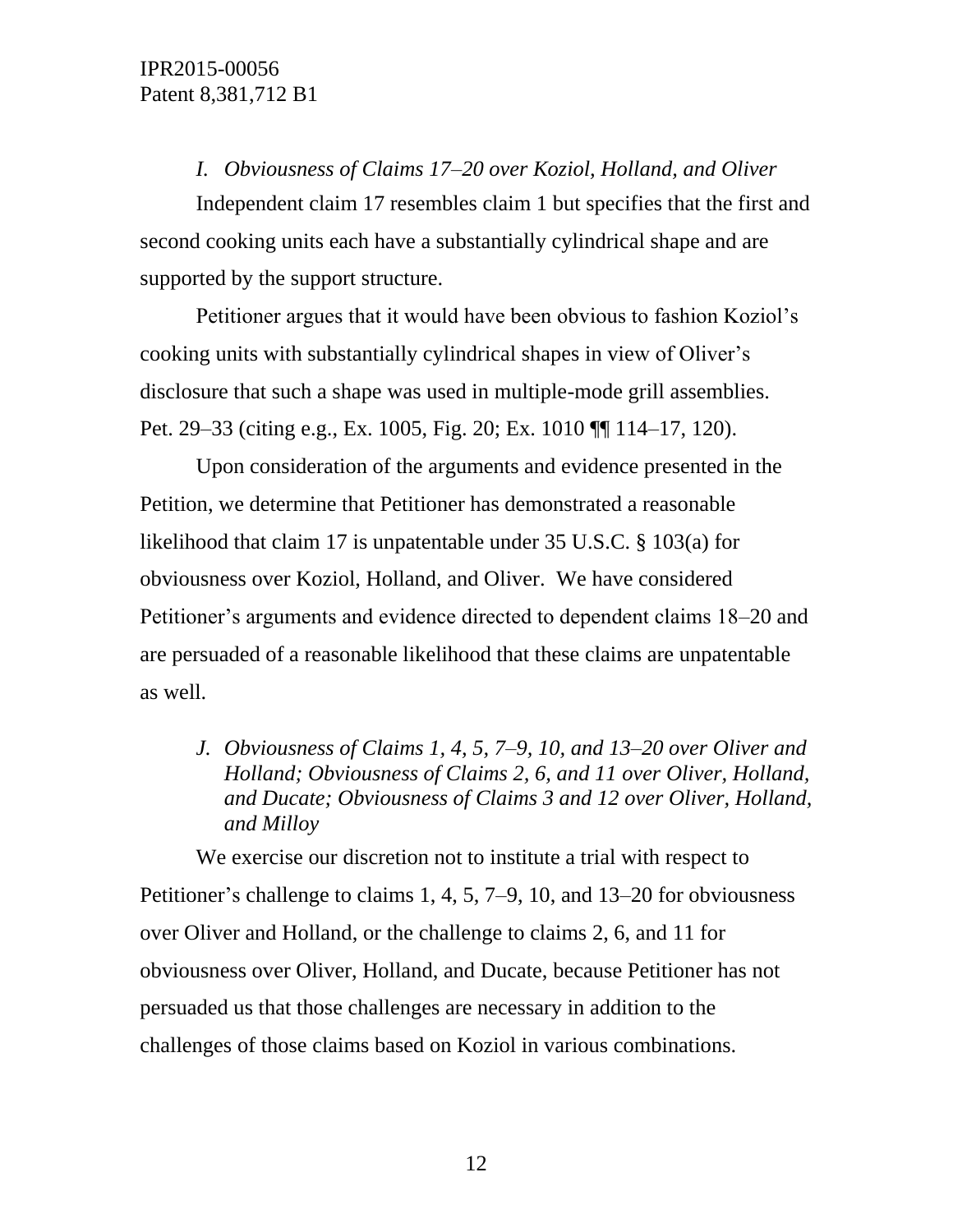Regarding the challenge to claims 3 and 12 for obviousness over Oliver, Holland, and Milloy, Petitioner again fails to account for the limitations of intervening claims 2 and 11 in its obviousness analysis. *See* Pet. 45–46. Accordingly, we determine that Petitioner has not demonstrated a reasonable likelihood that claims 3 and 12 are unpatentable under 35 U.S.C. § 103(a) for obviousness over Oliver, Holland, and Milloy.

## <span id="page-12-0"></span>*K. Obviousness of Claims 1, 2, 4, 5, 7–11, and 13–16 over BGE Manual I, Holland, and BGE Manual II*

Petitioner argues that BGE Manual I describes a cooking center having a gas grill and a receptacle for a "Big Green Egg" charcoal grill and smoker, which is described in greater detail in BGE Manual II. Pet. 46–50. According to Petitioner, BGE Manual I and BGE Manual II disclose, or a person of ordinary skill would have understood from consideration of BGE Manual I and BGE Manual II, all limitations of claim 1 except the inclusion of an exhaust by the first cover. *Id.* at 46–52 (citing Ex. 1008 *passim*; Ex. 1009 *passim*, Ex. 1010 ¶¶ 208–210, 215, 217–219). According to Petitioner, it was well known that covered grills require vents and that it would have been obvious to add Holland's cover exhausts to the gas grill cover in BGE Manual I in view of Holland's teaching that it is common to provide grills with exhaust vents to eliminate smoke. *Id.* at 49–50. Petitioner makes analogous arguments concerning claim 10. Patent Owner directs no specific arguments to this challenge.

Upon consideration of the arguments and evidence presented in the Petition, we determine that Petitioner has demonstrated a reasonable likelihood that claims 1 and 10 are unpatentable under 35 U.S.C. § 103(a)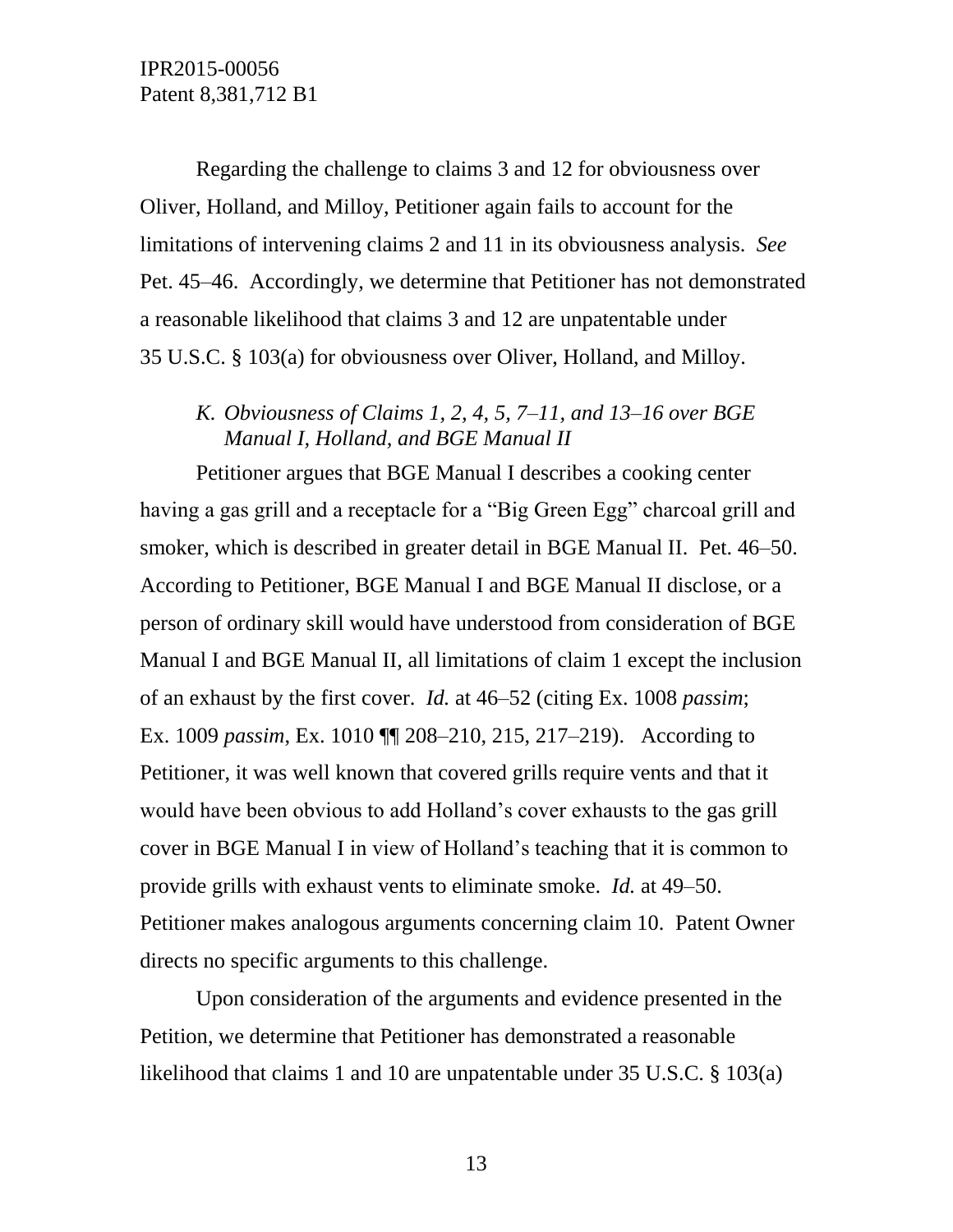for obviousness over BGE Manual I, Holland, and BGE Manual II. We have considered Petitioner's arguments and evidence directed to dependent claims 2, 4, 5, 7–9, 11, and 13–16 and are persuaded of a reasonable likelihood that these claims are unpatentable as well.

## <span id="page-13-0"></span>*L. Obviousness of Claims 3 and 12 over BGE Manual I, Holland, Milloy, and Beller*

Petitioner argues that Milloy discloses adding a firebox to a barbecue grill and that Beller recommends separating the smoking and heating functions from one another due to the advantages of intense smoking at cooler temperatures. Pet. 56–57 (citing Ex. 1007, 1:33–36, 8:7–11; Ex. 1013, 1:45–49; Ex. 1010 ¶¶ 130, 229). Petitioner argues that it would have been obvious to modify BGE Manual I to have a separate firebox from the "Big Green Egg" charcoal grill in order to avoid the disadvantages of cooking and smoking in the Big Green Egg's single chamber. *Id.* at 57 (citing Ex. 1010 ¶ 230).

Upon consideration of the arguments and evidence presented in the Petition, we determine that Petitioner has demonstrated a reasonable likelihood that claims 3 and 12 are unpatentable under 35 U.S.C. § 103(a) for obviousness over BGE Manual I, Holland, Milloy, and Beller.

# <span id="page-13-1"></span>*M. Obviousness of Claim 6 over BGE Manual I, Holland, BGE Manual II, and Ducate*

Claim 6 further limits claim 1 to require that the support structure have at least two wheels. Petitioner argues that although BGE Manual I does not disclose clearly whether it has wheels, such a feature was well known, as evidenced by Ducate, and would have been obvious to add to

14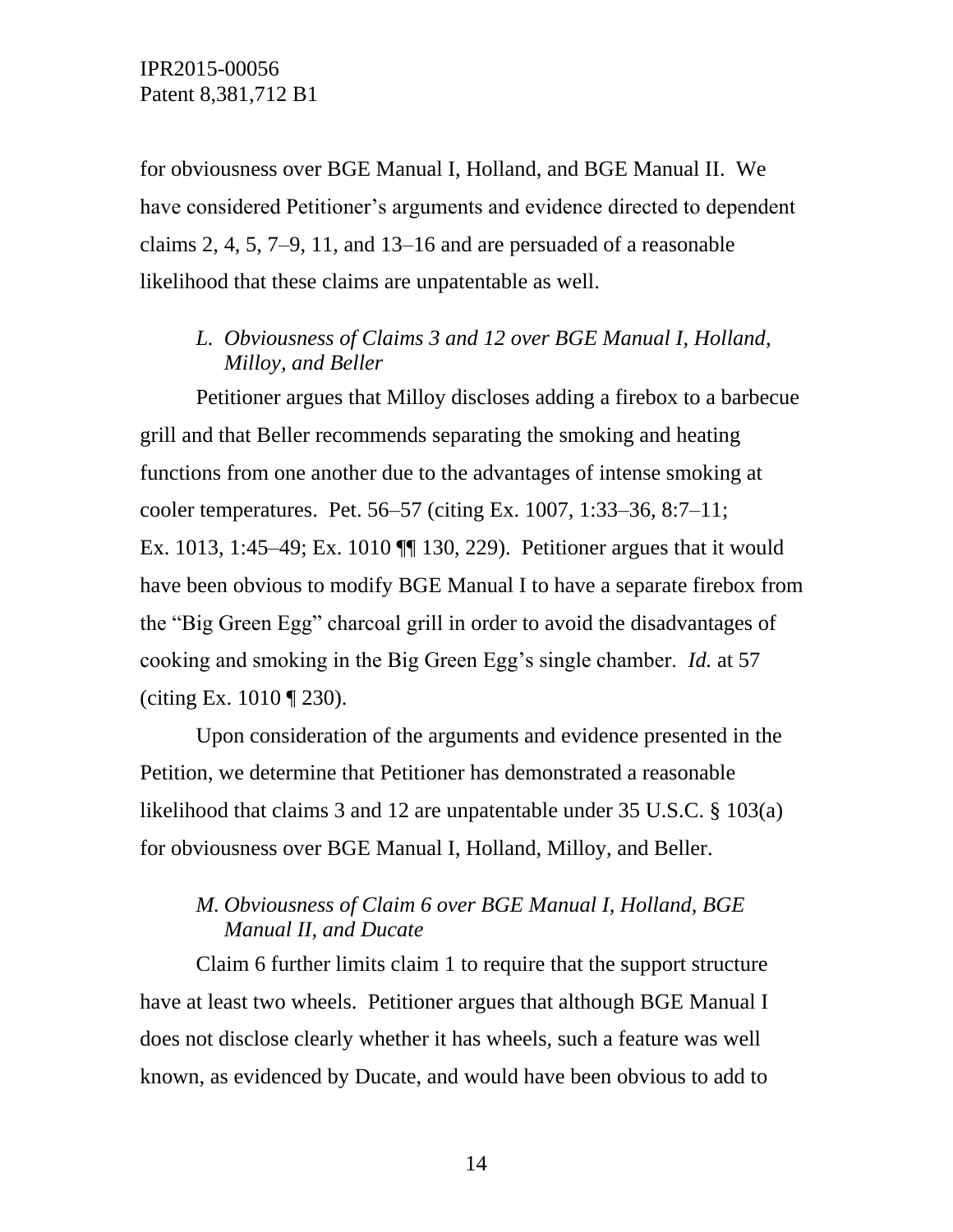BGE Manual I. Pet. 57–58 (citing Ex. 1006, Figs. 1–3; Ex. 1010 ¶¶ 236– 37).

Upon consideration of the arguments and evidence presented in the Petition, we determine that Petitioner has demonstrated a reasonable likelihood that claim 6 is unpatentable under 35 U.S.C. § 103(a) for obviousness over BGE Manual I, Holland, BGE Manual II, and Ducate.

## <span id="page-14-0"></span>*N. Obviousness of Claims 17–20 over BGE Manual I, Holland, BGE Manual II, and Oliver*

Petitioner argues it would have been obvious to provide the gas and charcoal grills of BGE Manual I and BGE Manual II with substantially cylindrical shapes as an obvious design choice in view of Oliver. Pet. 58–59 (citing Ex. 1005, Figs. 19–21, 23; Ex. 1010 ¶ 223).

Upon consideration of the arguments and evidence presented in the Petition, we determine that Petitioner has demonstrated a reasonable likelihood that claim 17 is unpatentable under 35 U.S.C. § 103(a) for obviousness over BGE Manual I, Holland, BGE Manual II, and Oliver. We have considered Petitioner's arguments and evidence directed to dependent claims 18–20 and are persuaded of a reasonable likelihood that these claims are unpatentable as well.

#### III. CONCLUSION

For the foregoing reasons, we determine that Petitioner has demonstrated that there is a reasonable likelihood of its proving unpatentability of claims 1–20 of the '712 patent.

The Board has not made a final determination on the patentability of the challenged claims.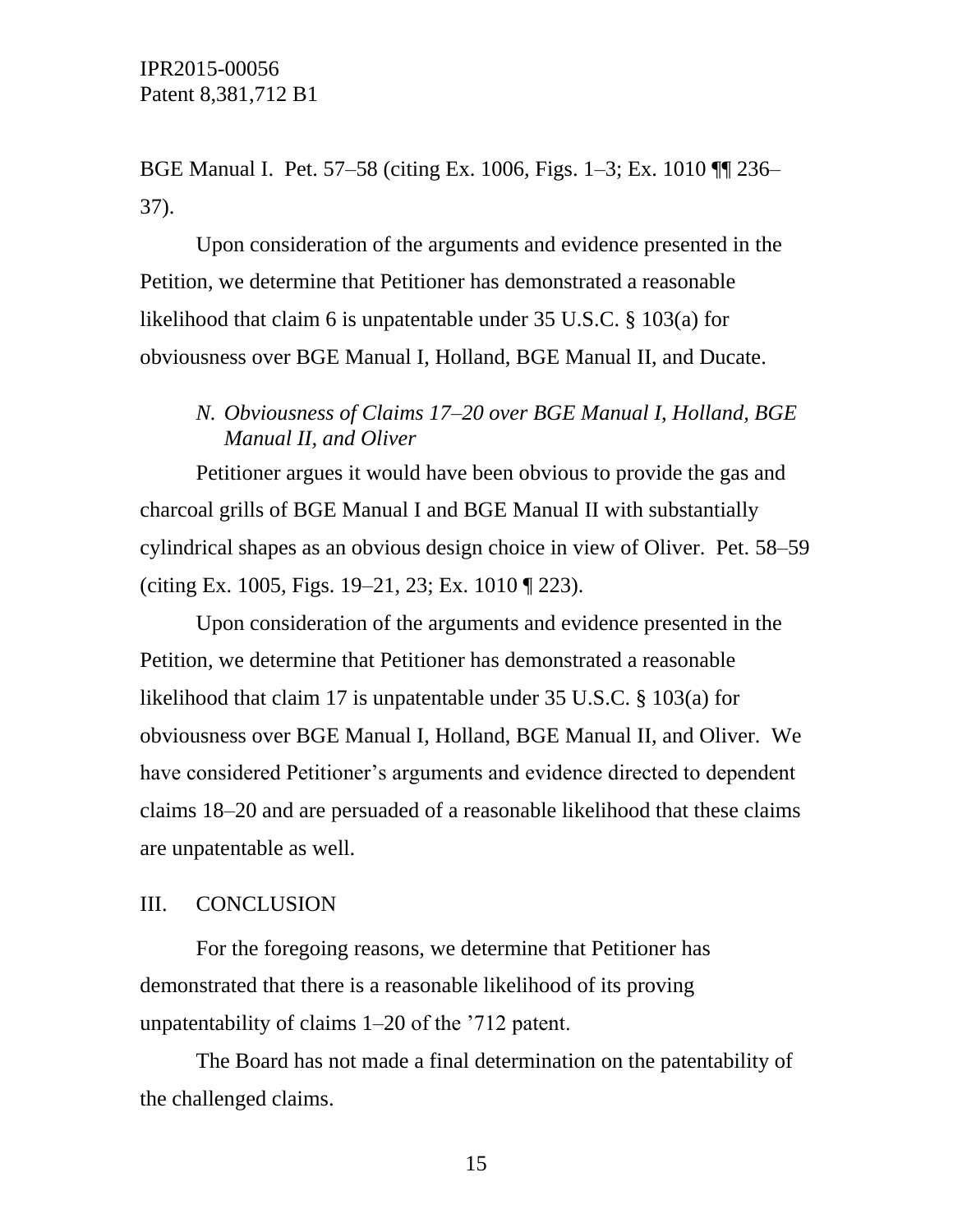## IV. ORDER

Accordingly, it is

ORDERED that pursuant to 35 U.S.C. § 314(a), an *inter partes* review is hereby instituted as to claims 1–20 of U.S. Patent No.

8,381,712 B1 on the following grounds of unpatentability:

- A. [Obviousness of Claims 1, 4–10, and 13–16 over Koziol and](#page-8-0)  [Holland;](#page-8-0)
- B. [Obviousness of Claims 2 and 11 over Koziol, Holland, and](#page-9-0)  [Ducate;](#page-9-0)
- C. [Obviousness of Claims 17–20 over Koziol, Holland, and](#page-11-0)  [Oliver;](#page-11-0)
- D. [Obviousness of Claims 1, 2, 4, 5, 7–11, and 13–16 over BGE](#page-12-0)  [Manual I, Holland, and BGE Manual II;](#page-12-0)
- E. [Obviousness of Claims 3 and 12 over BGE Manual I, Holland,](#page-13-0)  [Milloy, and Beller;](#page-13-0)
- F. [Obviousness of Claim 6 over BGE Manual I, Holland, BGE](#page-13-1)  [Manual II, and Ducate;](#page-13-1) and
- G. [Obviousness of Claims 17–20 over BGE Manual I, Holland,](#page-14-0)  [BGE Manual II, and Oliver;](#page-14-0)

FURTHER ORDERED that pursuant to 35 U.S.C. § 314(c) and

37 C.F.R. § 42.4, notice is hereby given of the institution of a trial, the trial commencing on the entry date of this decision; and

FURTHER ORDERED that the trial is limited to the grounds identified above, and no other grounds are authorized.